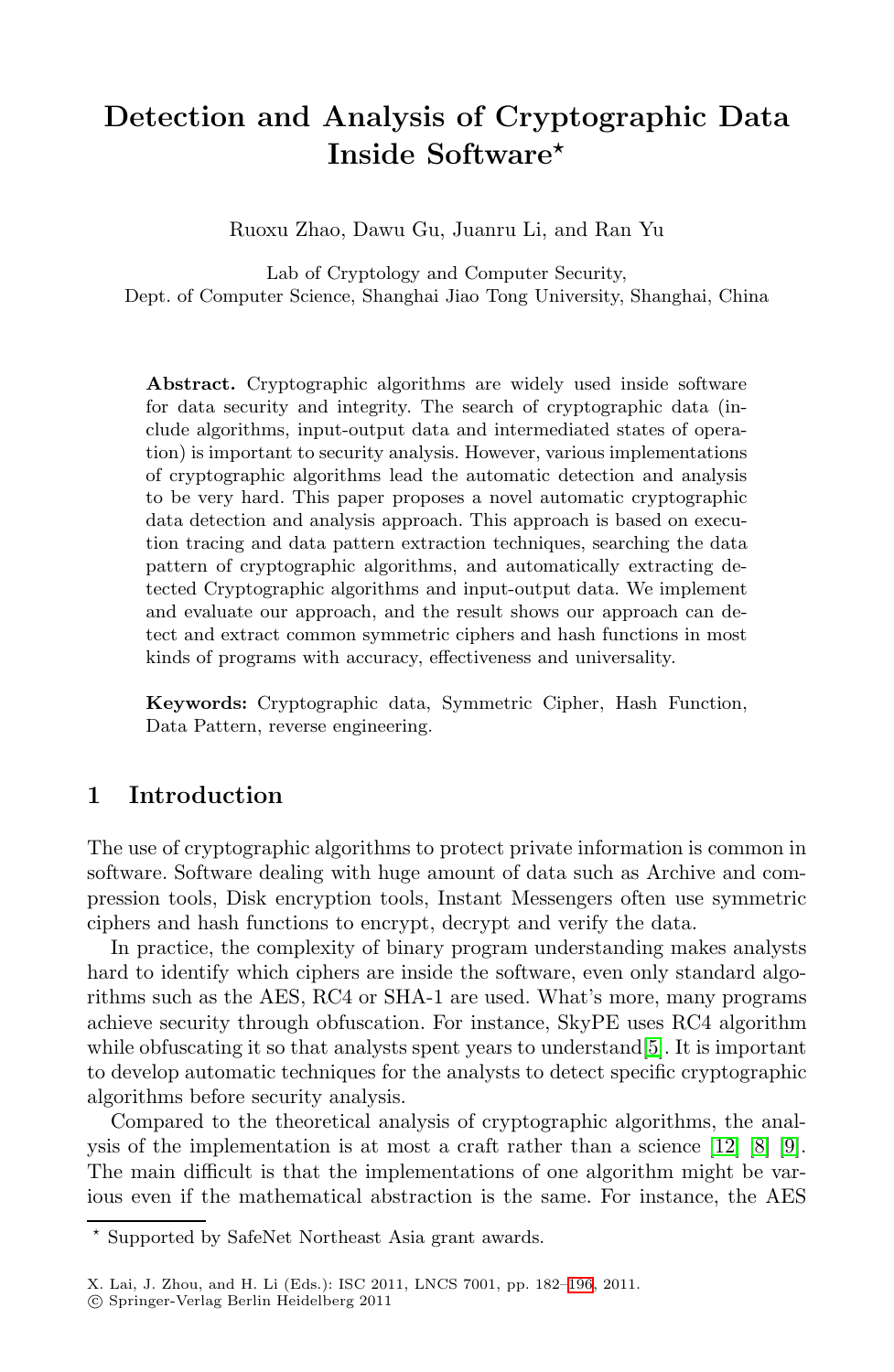takes different implementations on 8-bit platform and 32-bit platform. Many crypt[ogra](#page-14-5)[phy](#page-14-6) libraries also use loop unwinding to optimize the algorithms and yet change the form of implementations. Malicious program even modifies or obfuscates the code, trying to fail the analysis. How to identify cryptographic algorithm inside program accurately and effectively is still an open problem that the existing tools cannot solve perfectly.

In this paper, we take the first leap toward cryptographic data detection and analysis based on the *data pattern*. To the best of our knowledge, all existing cryptographic algorithm identification techniques focus on program analysis or memory dump analysis [11] [6]. These techniques try to recover the abstract structure of algorithms inside programs or dumped memory and judge the existence of certain ciphers. Our approach, however, observes the data feature and dependency of specific ciphers during runtime information. We do program tracing first and conduct data analysis to extract the so called *data pattern*, which is the input-output of certain instruction collection. The pattern gives the analyst clues to quickly detect and understand the encryption process of the program. We implement an analysis system to achieve the goal of automatic identification, and the results show that our system can not only detect symmetric ciphers and hash functions in most kinds of programs with high accuracy, but could also extract cryptographic parameters such as expanded round key automatically.

The approach we proposed is able to reduce manual work significantly in debugging, forensic analysis and reverse engineering. Furthermore, the universal model we adopted is expected to be applied to different implementations of the same cipher regardless of the programming language.

## **2 Background and Related Work**

Identification of cryptographic algorithm and data is an important yet seldom discussed topic in program analysis research. State of the art tools and techniques for cryptographic algorithm identification are divided into static based and dynamic based. In this section we summarize existing works and discuss their inadequacy.

#### **2.1 Static Analysis Based Approaches**

Static analysis based cipher identification is the most widely used technique. Many tools have been developed to help analyzing such as Krypto Analyzer (KANAL) and SnD Crypto Scanner. The key step of static analysis is to parse binary or source code of the program and try to find unique pattern of specific ciphers. Static analysis based approaches strongly rely on signatures, which are often the constant values related to certain ciphers or specific instruction sequence related to certain version of cryptographic libraries. The static based approaches have many defects. First, they often rely on pre-build signature libraries, and detection fails when the signature changes with software updating or code re-compile. Second, they cannot deal with packed programs because the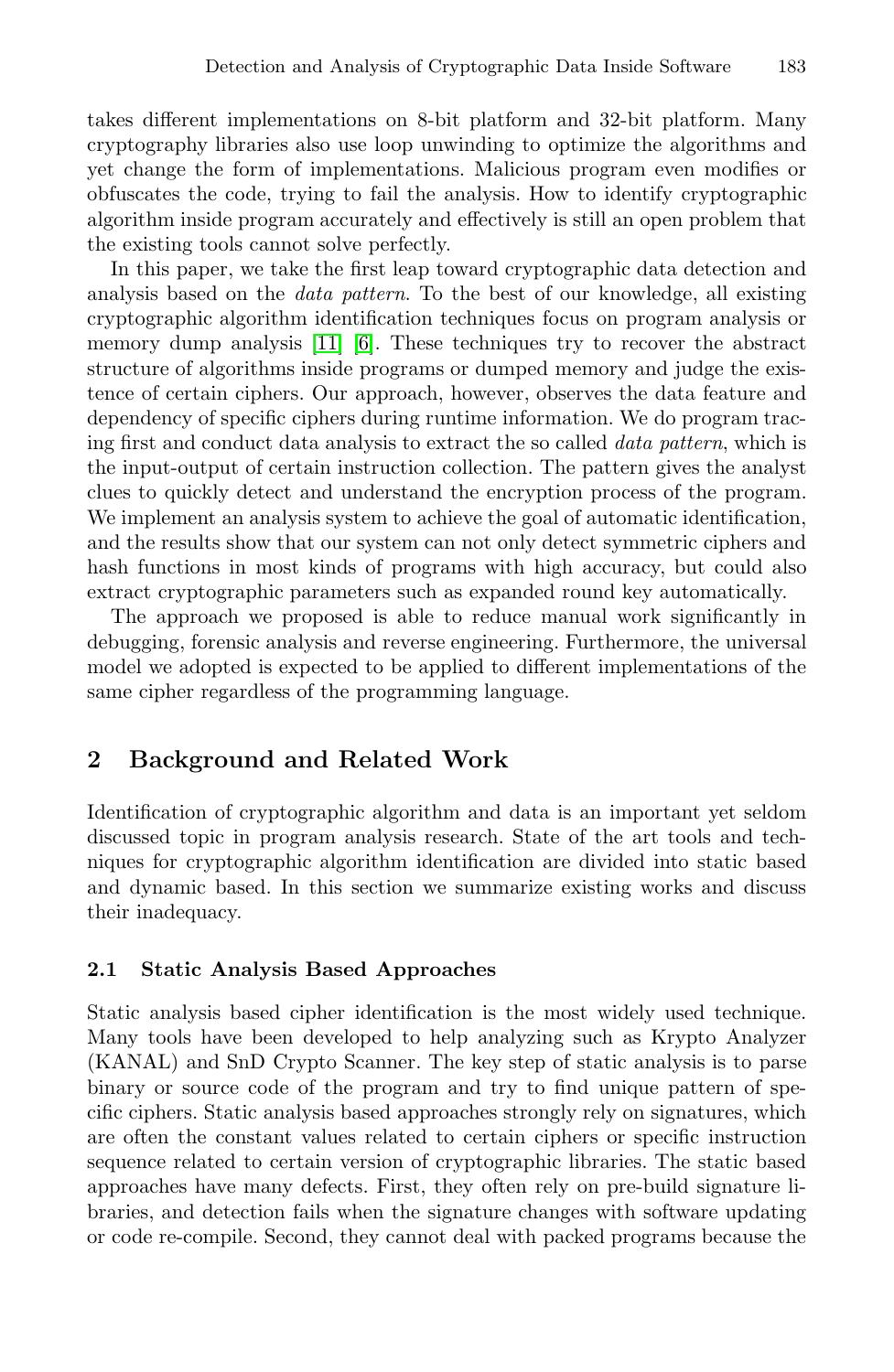normal code is compressed or encrypted before execution[. F](#page-13-0)inally, static analysis b[as](#page-14-7)ed approaches only detect the existence of ciphers, but cannot analyze particular encryption and de[cry](#page-14-8)ption data.

#### **2.2 Dynamic Analysis Based App[roa](#page-14-7)ches**

Dynamic analysis of software is the hot topic of security analysis in recent years especially using emulation technique or program instrumentation. Although many [a](#page-14-7)pproaches and tools have been developed to do universal analysis[2] [4], Felix Gröbert's work[7] is the first significant dynamic analysis focusing on cipher identification. His work uses PIN tools[10] to dynamic trace the program, and then mixes signature based searching with simple memory reconstruction and searching. However, the model adopted by [7] takes advantage of many observation. For instance, the proposed signature-based and generic bitwise-arithmetic/loop based identification methods are all based on signatures or unique tuples, which are not so dynamic and universal. The only general identification method in [7] is generic memory-based identification method. The method is focused [on](#page-14-5) memory data and uses verifiers to confirm an XOR encryption or a relation- ship between the input and output of a permutation box. A set of possible key, plaintext, and ciphertext candidates are passed to a reference implementation of the particular algorithm. If the output of the algorithm matches the output in memory, the verifier has successfully identified an instance of the algorithm including its parameters. Although this method exploits relationship between plaintext and ciphertext, many potential information is ignored. On the other hand, in digital forensic research, novel methods for cryptographic key identification in RAM are proposed[11] which relies on the property that the keys in memory is far more structured than previously believed.

In this paper we combine the dynamic analysis with structured key data. First we define the input-output of certain instruction collection as *data pattern*, then using the concept of data pattern we can easily analyze the uniqueness of cryptography algorithms by exploit details about the algorithms. For instance, according to the key concept of Symmetric ciphers - *pseudorandomness*, we can search and find the pseudorando[m](#page-13-1) data pattern and test if the data pattern correspond to certain Symmetric ciphers.

## **3 Cryptographic Data Pattern Analysis**

Our goal is to automatically detect cryptographic data, which includes the executed instructions of cryptographic primitives, encrypted data and secret keys. The main idea is to analyze a program's runtime data[1] rather than instructions and generate some data patterns matching to certain cryptographic primitives.

Although the mathematical definition of cryptographic primitives are determinate, the implementations of the same cryptographic algorithm can be quite different. For example, real-world programs may use optimizations like table lookup to speed up the cryptographic algorithms(e.g., AES fast implementation). Common cryptographic libraries such as OpenSSL and Crypto++ also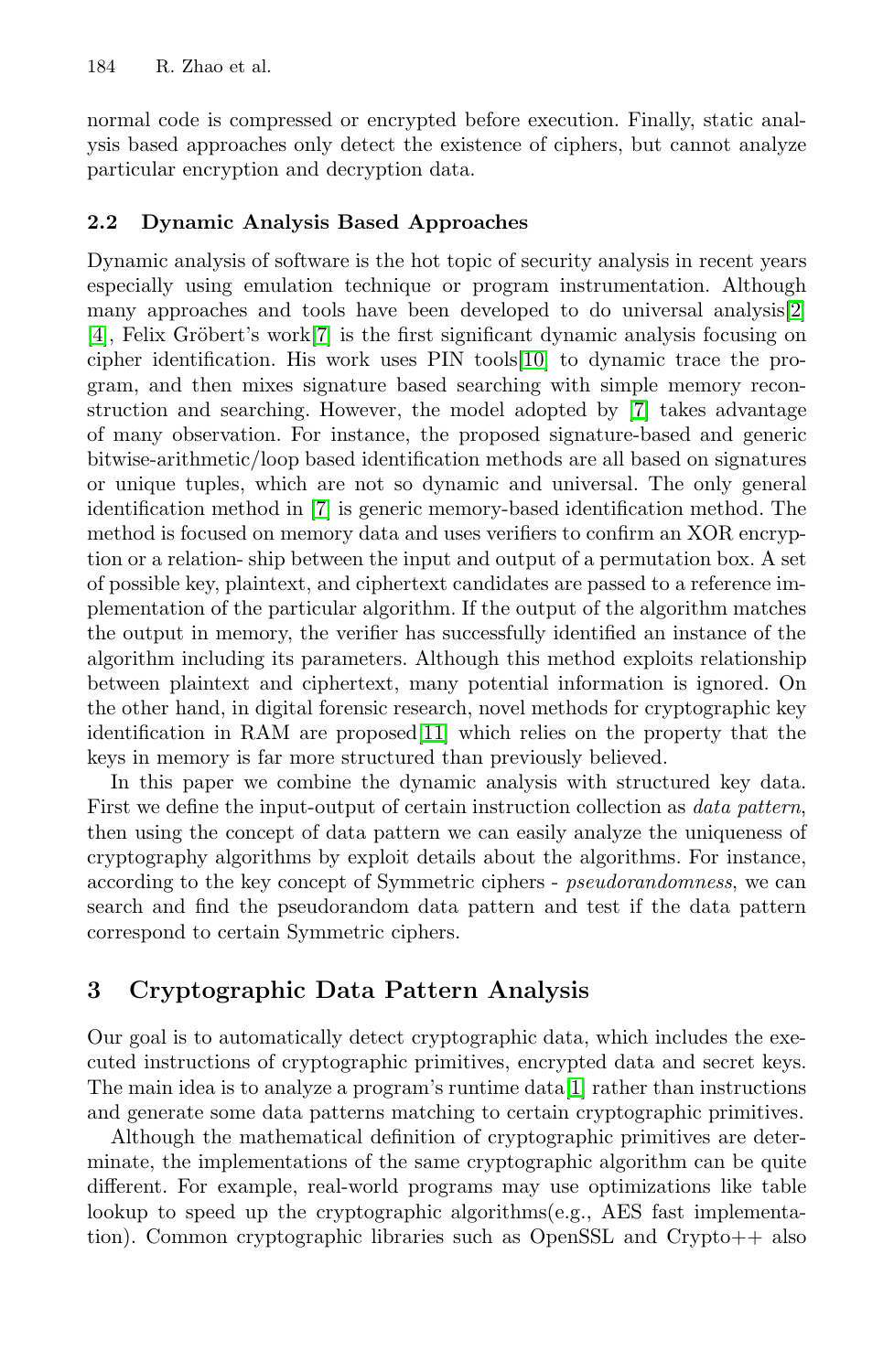take different approaches to implement the same algorithm. Programmers may even have their custom implementations. What's more, code obfuscation is often used to protect software, which makes the obfuscated code extremely difficult to analyze. However, we discovered that the input and output data must fulfill certain relations for deterministic algorithms. That is, if the input is given, there should be only one single possible output to a deterministic algorithm. By verifying if the input and output data match the pattern of a certain algorithm, we can say that a program execution contains the data characteristics of a certain algorithm with high credibility. Even if the program is obfuscated, the input and output data has to be present in the [p](#page-3-0)rogram execution data, which can be then analyzed regardless how the data is processed.

Because the size of traced data is usually very large, we have to determine the data sampling points. We found that modern computer programs are highly structured. The control flow of a traced program tells us how a program is executed. Although instructions are not important to data analysis, they help to build up high-level structures of traced programs. In our analysis, we have four levels of data representations during the analyzing process. The structure of these high-level representations are shown in Figure 1.



<span id="page-3-0"></span>**Fig. 1.** Data Representations

*Instruction-Data Unit.* An Instruction-Data Unit is the basic unit of program tracing. It contains the instruction binary data, register values, linear address, memory access information, etc. A traced file usually contains millions of Instruction-Data Units.

*Dynamic Basic Block.* A Dynamic Basic Block(Dynamic BBL) contains a sequence of instructions to form a fixed group which has only one entering and one exiting instruction. The Dynamic Basic Block Generation algorithm is a little different than static ones, because we have to determine the control flow according to the actual traced result.

*Code Block.* A Code Block(CBL) consists of a sequence of continuous Dynamic BBLs that are executed without calling other functions. That is, a new CBL is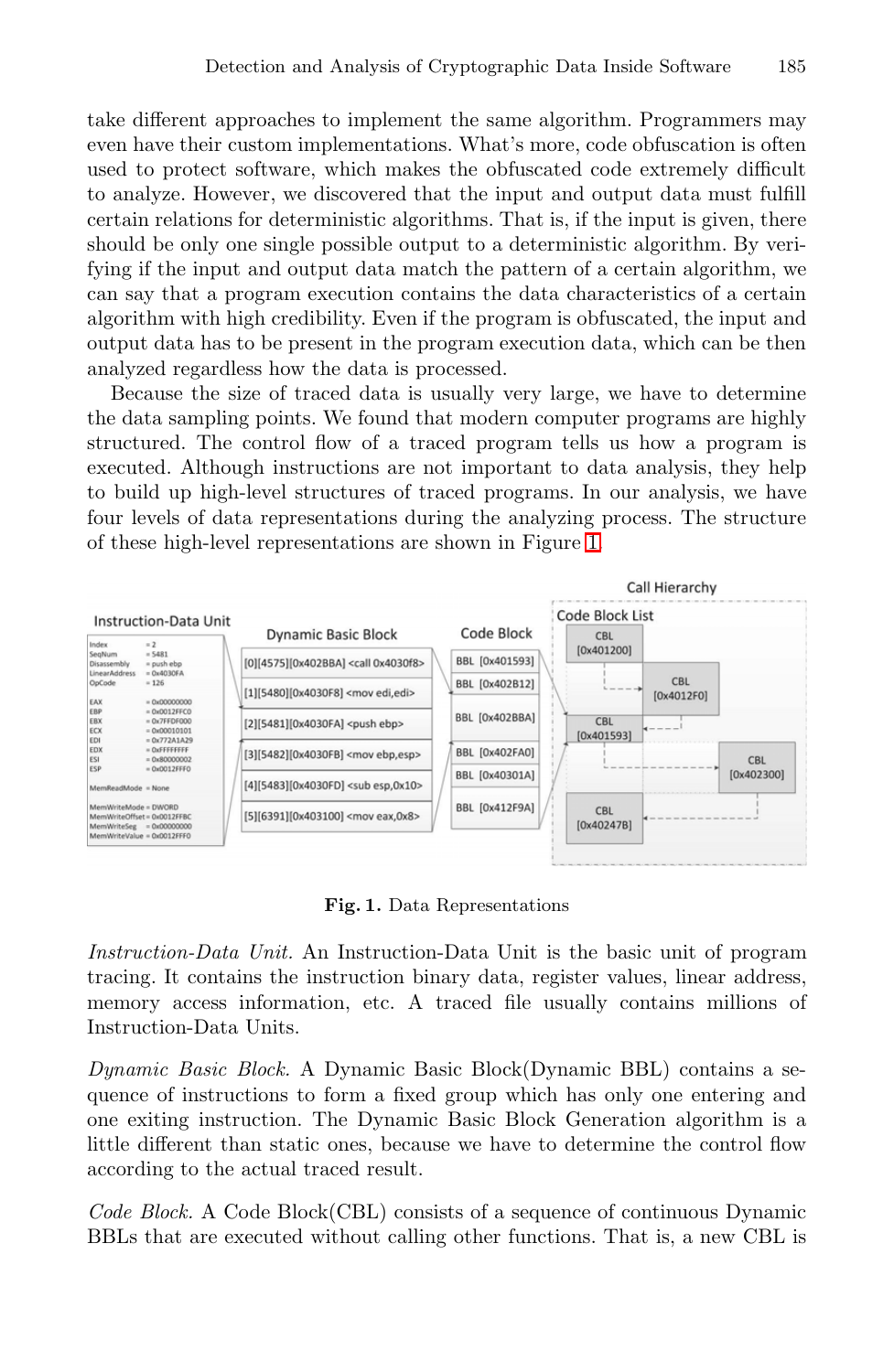generated when a call instruction is executed. Code Blocks are used to construct the Call Hierarchy of a function.

*Call Hierarchy.* A Call Hierarchy of a traced program is a recursive structure of Code Blocks, represented by a Code Block List(CBL List). A CBL List contains a single function call, which may call other functions during its execution, thus a CBL List may contain other CBL Lists to build up the recursive structure of a function call.

## **3.1 Data Patterns**

Based on the concept of Instruction-Data Flow, the analyst could extract Intermediate Data State at any arbitrary time of execution. The Intermediate Data State contains the virtual memory state after certain instructions are executed. As mentioned earlier, we made the assumption that the parameters of cryptographic primitives must appear in memory during its execution. Our goal is to verify the existence of cryptographic algorithms by examining if the input and output parameters which match a certain pattern are contained in memory, and therefore we can extract the parameters.

A data pattern are defined as the mathematical relationship between the input and output data of a particular cryptographic algorithm. We know that for deterministic algorithms, output data is determined once the input data is given. This pattern is the key feature that is used in our analysis. It is unnecessary to know specifically how an algorithm is implemented in the target program; all we have to do is to verify the relationships between input and output data using our own implementation. Basically, the data pattern for any cryptographic algorithm is unique and concrete, therefore it can be used as a signature of algorithms in our analysis.

**Dynamic Data Patterns.** A dynamic data pattern is a group of data that matches one or more data templates at runtime. Dynamic data patterns must be verified at runtime, because the content of data cannot be pre-defined. Some examples of dynamic data patterns are:

**–** Feistel cipher

Feistel cipher encryption takes plaintext and a group of keys as input, and ciphertext as output. Here the plaintext, ciphertext and keys are not predefined, but can be verified during runtime. We describe the Feistel cipher encryption calculation as  $F(pt, k)$ , which takes the plaintext $(pt)$  and keys $(k)$ as input parameters, and outputs the ciphertext $(ct)$ . By dynamically verifing if pt, k and ct satisfy  $ct = F(pt, k)$ , we can verify the existence of the data pattern of Feistel cipher encryption.

**–** Rijndael key expansion

Rijndael key expansion is used to expand a short key into a group of separate round keys. Also, neither the input key nor the expanded keys can be predefined.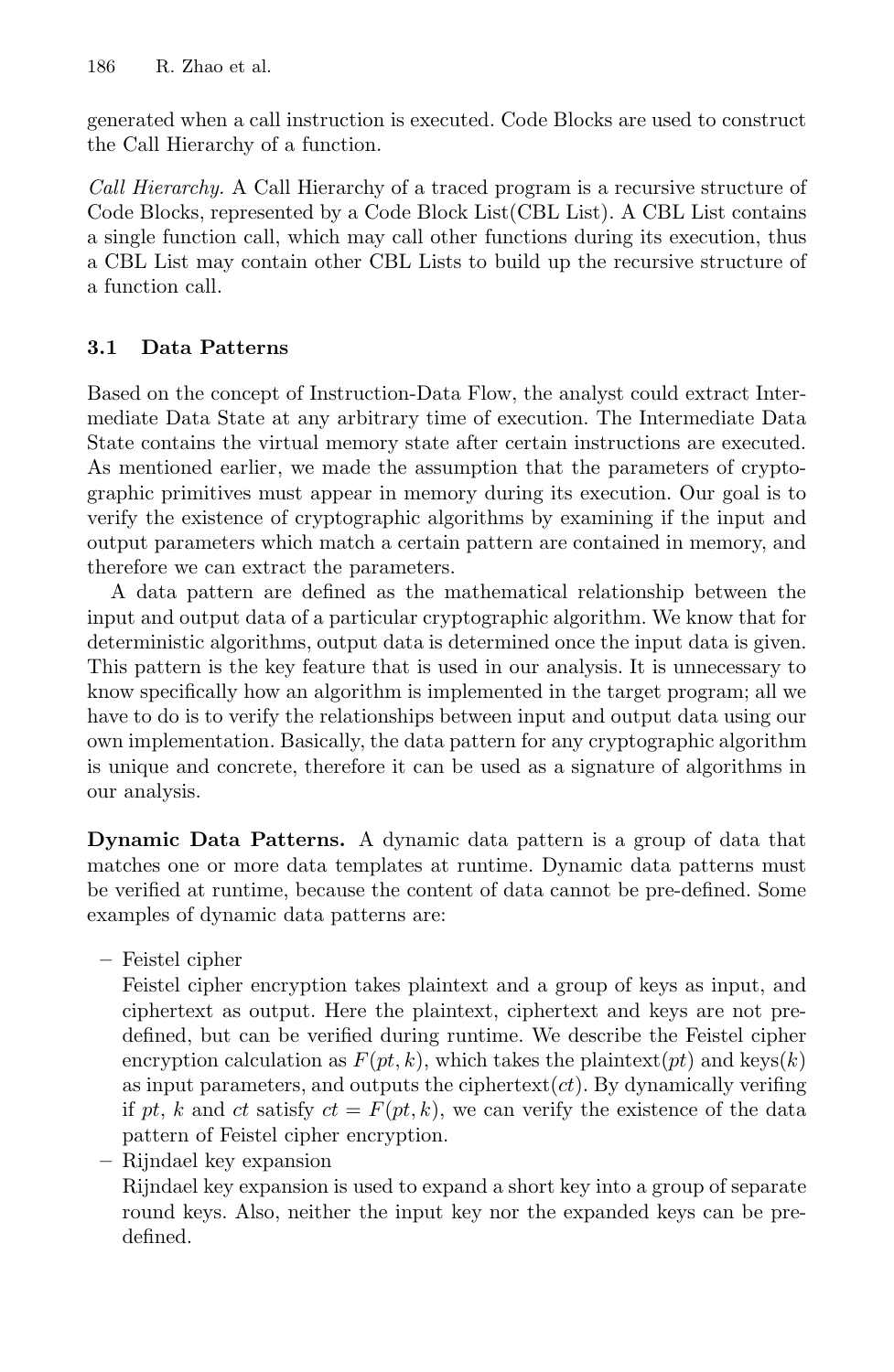**–** RC4 key scheduling

Similar to Rijndael key expansion, the input and output of RC4 key scheduling is unknown until runtime.

**Static Data Patterns.** Unlike dynamic data patterns, static data patterns can be pre-defined. They can be simply a block of data with known content. A good example of static data patterns is the 256-byte S-box and inverse Sbox for AES. Their content is pre-determined and usually directly appear in memory. Another example is the constants in hash functions such as SHA-1. In our analysis, we do not directly use constant signatures as direct evidence of existence of cryptographic algorithms, but they can be used to locate the cryptographic routines.

**Data Element Formats.** The Intermediate Data State of a program trace at any arbitrary time consists of a group of memory chunks. A memory chunk is a block of memory that is continuous in its linear address, demonstrated in Figure 2. Data elements are extracted from these memory chunks. There are three kinds of data elements in our analysis:

- **–** Fixed length. For example, a 128-bit memory chunk containing a block of AES plaintext.
- **–** Variable length. For example, the expanded key in RC4 can be either 256 bits(8-bit each element) or 1024 bits (32-bit each element).
- **–** Arbitrary length. For example, the input key in Blowfish can be from 1 bit to 448 bits.

| 0012FE78  | 09 57 6E 7F 0C FE 12 00 34 FF 12 00 20 33 40 00    |  |  |  |  |  |  |                                                 |  | $.\n%$ n $b. . 49. . 30.$ |
|-----------|----------------------------------------------------|--|--|--|--|--|--|-------------------------------------------------|--|---------------------------|
| 0012FE88  |                                                    |  |  |  |  |  |  | 00 1C 40 00 14 FF 12 00 31 57 6E 7F 50 FF 12 00 |  | $ @91$ Wn. $Py$           |
| 0012FE98  | C8 5F 39 00 14 FF 12 00 C8 5F 39 00 90 FE 12 00    |  |  |  |  |  |  |                                                 |  | $E_{9yE_{9b}$             |
| OOI 2FFA8 | 34 FF 12 00 75 32 40 00 00 00 00 00 00 7C FF 12 00 |  |  |  |  |  |  |                                                 |  | 49.12819                  |
| 0012FEB8  | 20 16 40 00 E8 5F 39 00 14 FF 12 00 00 14 40 00    |  |  |  |  |  |  |                                                 |  | .0.0.9.070.               |
| 0012FEC8  | 00 14 40 00 FF FF FF FF 00 00 00 00 00 14 40 00    |  |  |  |  |  |  |                                                 |  | @.9999 @.                 |

#### **Fig. 2.** Memory Chunk

Another thing we should pay attention to is that data elements are usually aligned. In x86 architecture, a [blo](#page-6-0)ck of memory usually has a 32-bit alignment to get maximum performance. So we treat alignment as another property for data elements.

#### **4 Implementation**

Our whole program analysis system consists of two parts: the front end is a tracing engine called Fochs, and the back end is a program analyzer called Lochs. A system architecture overview is shown in Figure 3.

To conduct an analysis, the testing programs are first executed in Fochs program tracer. The trace is done manually, and its result is saved to trace database for analysis. Then traced data is analyzed in Lochs program analyzer, where possible cryptographic algorithms are examined. After the analysis, a report is generated with the analysis results.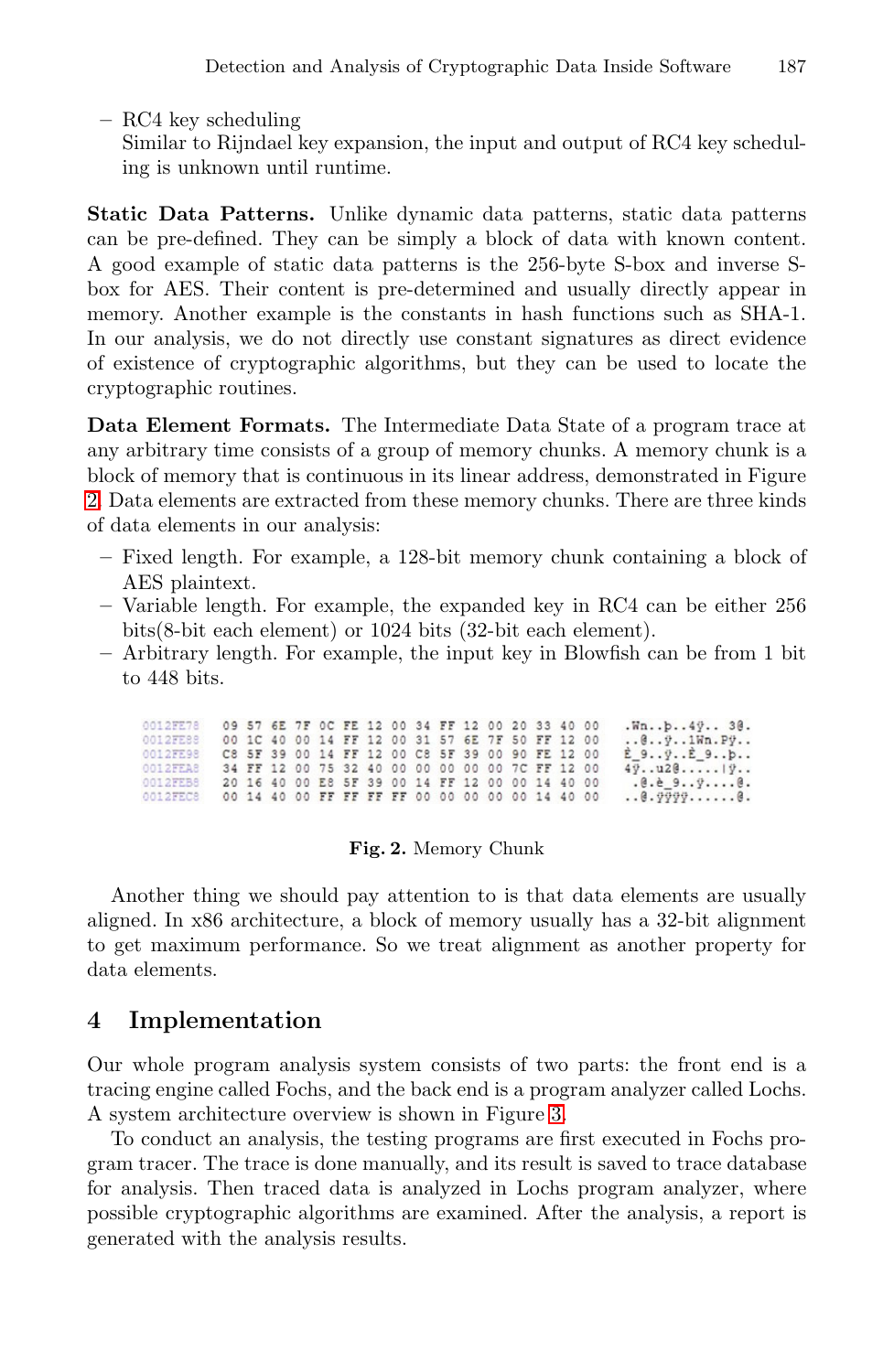<span id="page-6-0"></span>

**Fig. 3.** System Architecture Overview

#### **4.1 Fochs: Data Tracing System**

The data tracing system we use is the digital forensic analyzer called Fochs. Fochs is based on the open-source Bochs x86 PC emulator[3]. The reason why we choose Bochs is that Bochs performs full-system emulation, and we can conveniently access the CPU status and memory status. We modifies Bochs so that it can trace program execution including its context, and save the trace result for further analysis. The structure of Fochs is shown in Figure 4.



**Fig. 4.** Fochs program tracer

To get a valid and usable trace result, there are three major problems we should solve: what context data should be traced during program execution, which instructions should be traced, and how can we pick the process we want to trace in a multi-process environment. We analyzed our requirements and came up with solutions to these problems.

**Execution Context.** To get a valid program trace result, we have to log the register values and memory accesses for each instruction. We figured that only the register values before each instruction execution are necessary for our analysis, so only the values of general purpose registers before each instruction execution are traced. We also found that in common cases, each instruction has at most one memory reading and one memory writing in the current x86 architecture, thus one memory reading and writing is traced for each instruction.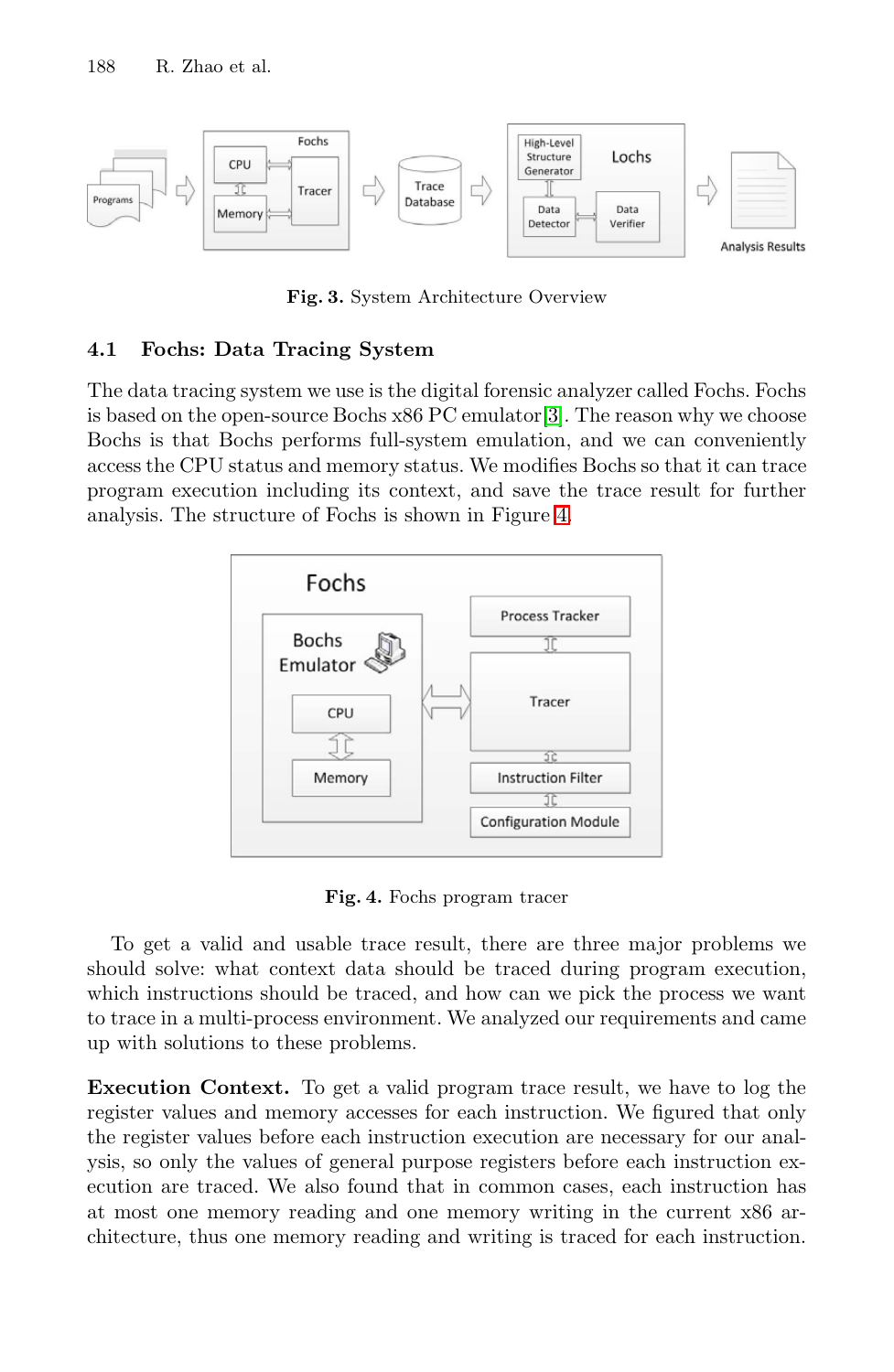Another important value is the linear address of each instruction, which is the Instruction Pointer register value. Also the instruction binary code is traced for disassembling.

Some repeat speedup instructions may have multiple memory accesses in a single instruction execution. In our implementation of Fochs, we trace the instruction whenever it has more than one memory access of the same type (reading/writing), acting like a single instruction executed multiple times. We also disabled the MMX and SSE instructions so that no more than 32-bit size of memory can be access during one cycle of instruction execution.

**Instruction Filtering.** If we trace every instruction that CPU executes, the result would be tremendous. We have to eliminate the number of instruction traced to focus on the instructions that contain our analyzing target. We do instruction filtering primarily based on the linear address. In Windows operating system, user space and kernel space are separated, where user space is in low address and kernel space is in high address. The address where an executable is loaded into memory can be easily found using any PE analysis tool or debugger. We limit the linear address that we trace to the bounds of the traced executables, and in this way we are able to ignore the unnecessary OS execution code such as process scheduling, and unnecessary user-space DLLs are also ignored. A configuration module is used to provide different configurations to trace different programs.

There are also times that only the instructions with memory accesses should be traced, because our analysis is based on memory data, and those instructions that have no memory access can be ignored. However, we still have to keep the branch instructions to build high-level representations such as Code Blocks and Call Hierarchy.

**Process Tracking.** Another critical feature that should be provided by the tracer is that only one single process is traced in a multi-process environment. In Windows operating systems, each process has a unique CR3 register value. CR3 register is used to locate page directory address for the current process. We track a process by filtering the CR3 register value: first, the entry address for each executable is manually obtained, and then whenever CPU runs to the entry point, the current CR3 register value is saved, which is the unique value for the desired process. In this way, we can successfully get rid of the interference of other unrelated processes.

By instruction filtering and process tracking, the trace can be focused on a single process. But still, the number of traced instructions can be quite large, usually  $10^6$  (100MB data) to  $10^7$  (1GB data). So the traced result has to be saved to disk for further analysis.

#### **4.2 Lochs: Data Analysis System**

The back end of our program analyzing system is called Lochs. Lochs analyzes cryptographic primitives of the traced results of Fochs automatically. There are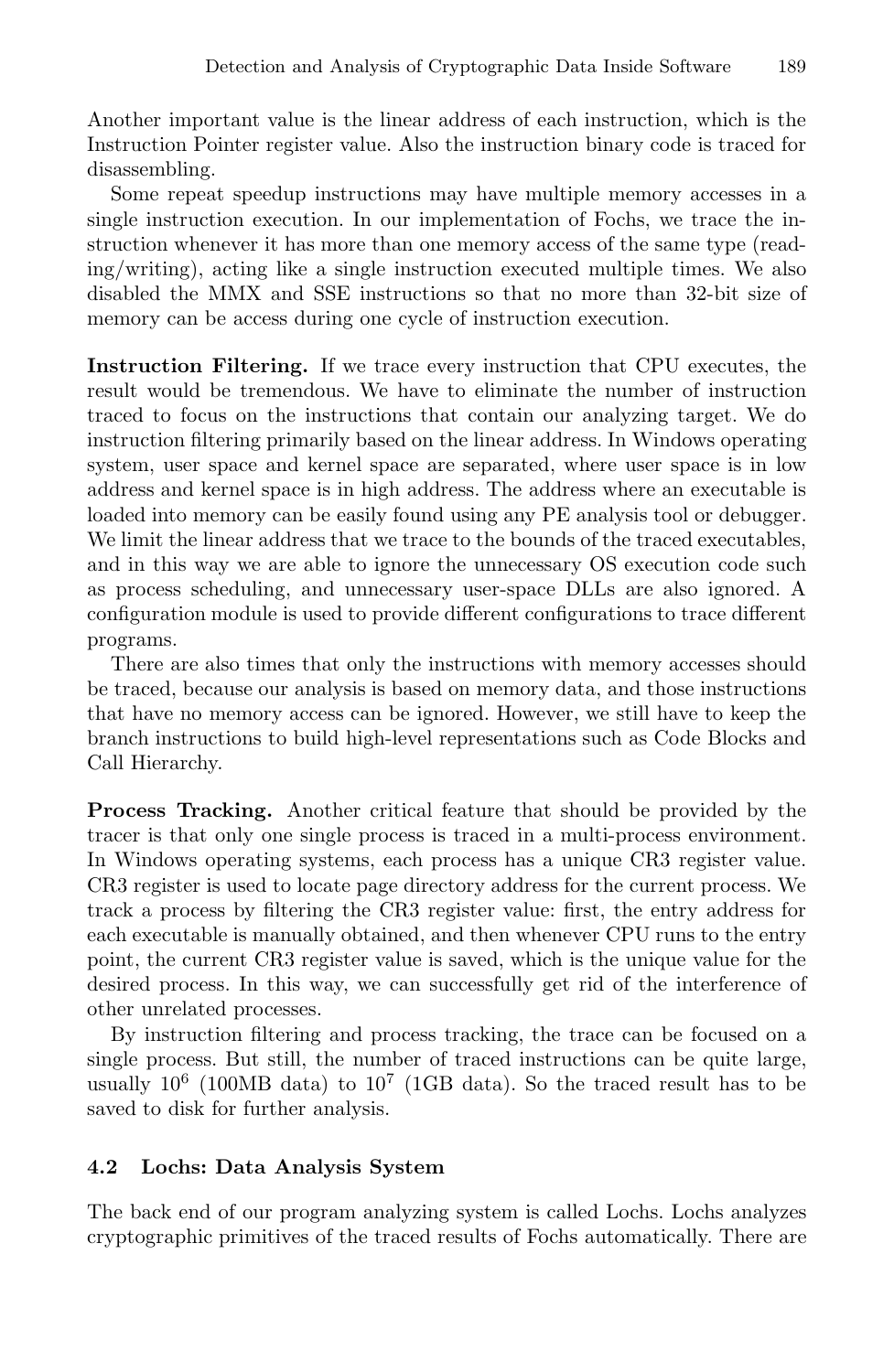three stages of data analysis. First, Lochs constructs high-level structures of the traces, including Dynamic Basic Blocks, Code Blocks and Call Hierarchies; and then, data reduction is performed to eliminate the unnecessary data to be analyzed; at last, Lochs does template verifications on the selected data to examine cryptographic algorithms and their parameters. The structure of Lochs is shown in Figure 5.

<span id="page-8-0"></span>

**Fig. 5.** Lochs program analyzer

**High-Level Representations.** Before data analysis, we have to extract data from the traces first. The points where Intermediate Data States are sampled are critical to our analysis, because we have to select the points where cryptographic data is most likely to appear. We may sample memory data at each instruction trace, but this is obviously impossible to analyze for common traces that contain  $10^7$  instructions. To solve this problem, we first construct high-level representations for the traces. Three levels of data representation are constructed: Dynamic Basic Blocks, Code Blocks and Call Hierarchies(CBL Lists). The algorithms to build these high-levels are mentioned earlier. These representations are constructed only once and then serialized to or deserialized from disk for future uses.

In the first stage of analysis, trace results are converted from binary data to CBL Lists. These CBL Lists are passed on to the second stage for further processing.

**Heuristic Data Reduction.** A complete trace of a program often contains huge amount of data unrelated to cryptography, even though these data is prefiltered in the tracing process. These unrelated data may include program initialization, GUI operations, user input handling, error handling, etc. Therefore, a highly-optimized data reduction is performed in the second stage to reduce analysis time. After Call Hierarchies are constructed, heuristic data reductions are conducted on these Call Hierarchies which are represented by CBL Lists. Currently we have mainly three kinds of data reduction methods.

**–** CBL List Depth

Functions that contain cryptographic primitives usually have a lower depth. That is, these functions usually have a single purpose, and they are less likely to call other functions because of performance issues. Therefore, cryptographic functions are most likely to appear in the inner CBL Lists, which have a low depth value.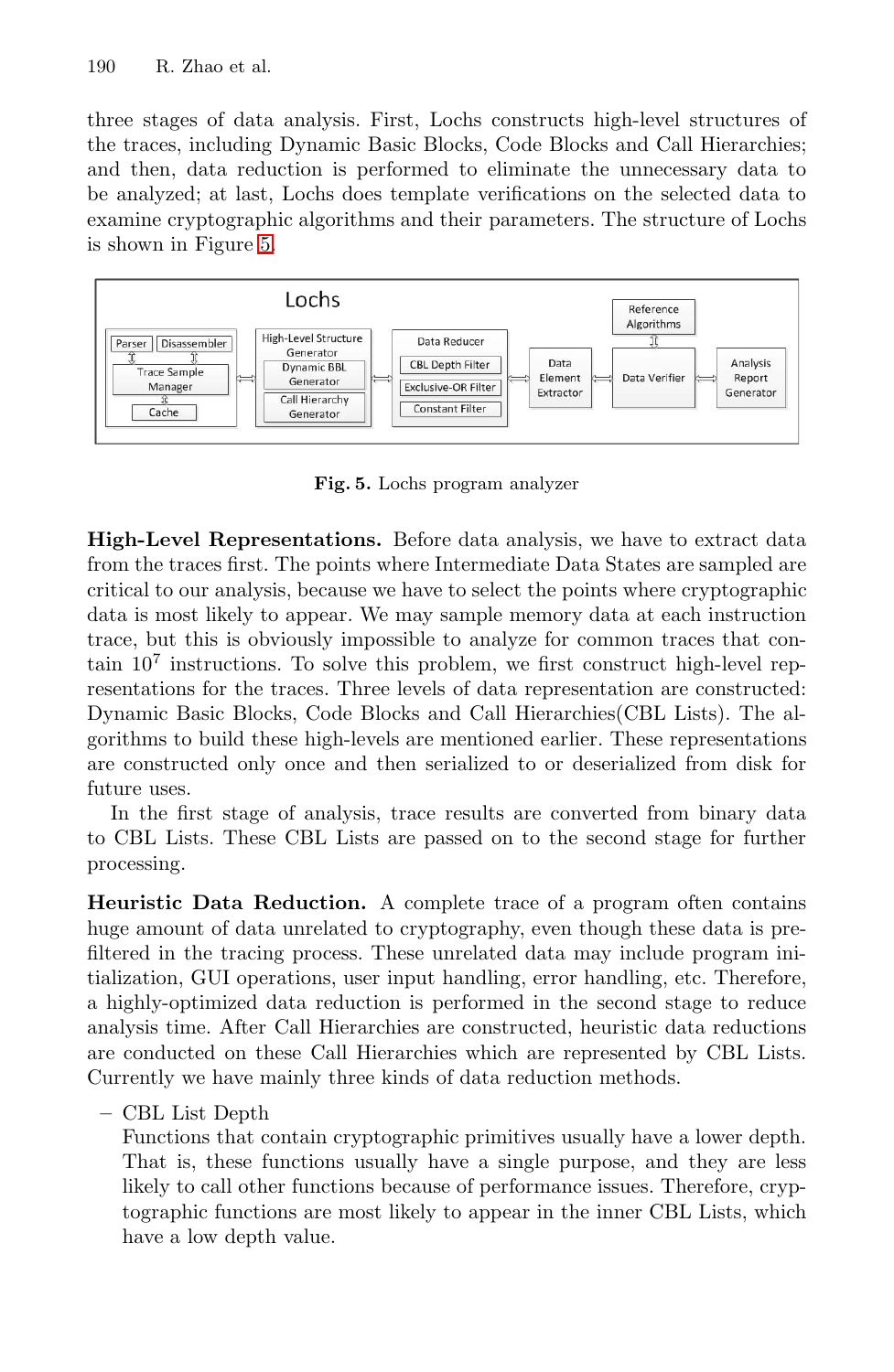During the data reduction procedure, we first filter the CBL Lists according to their depth value. A threshold of depth 6 is reasonable to most of the analysis.

**–** Exclusive-OR Instructions

Through observations to cryptographic algorithms, the exclusive-or operation is heavily used. The second data reduction method is based on the idea that cryptographic functions should contain a certain percentage of exclusive-or instructions. This heuristic method is applicable because we can safely judge that a function contains no cryptographic primitives if it has no exclusive-or operations.

**–** Characteristic Constants

Many cryptographic algorithms and their implementations contain characteristic constants. For example, in the fast implementation of AES, a 1k-size lookup table is commonly used; in hash functions like MD5 and SHA-1, several pre-defined constants are quite unique and must be used. These characteristics are used to filter CBL Lists for a specific algorithm, and those CBL Lists where characteristic constants appear are analyzed first.

Through data reduction, usually more than 90% of total data can be reduced. The reduced data is then passed to algorithm detectors to test if it contains a specific data pattern.

**Data Verification.** In the final stage of analysis, data is extracted from their high-level representations, and algorithm verifiers verify the extracted data to test if it satisfies a certain data pattern. Based on our earlier observation that program functionalities are implemented in the unit of functions, data analysis is conducted on Call Hierarchies. A Call Hierarchy is the representation of an entire function call, including its data. We compute the input and output for each function call, and verify if these data matches any data pattern of cryptographic algorithms.

First, for each CBL List *l*, we compute its input data *IN*(*l*) and output data *OUT* (*l*). Data exists in format of continuous memory chunks, which may contain cryptographic parameters.

Then, for a specific cryptographic algorithm, its data format is pre-defined. Possible data element combinations are extracted recursively, and passed to verifiers to test cr[yp](#page-8-0)tographic algorithm existence and extract parameters.

At last, the verifier receives data elements, and test if they satisfy a predefined pattern. Each verifier implements a reference algorithm. This algorithm can be quite simple (testing constant existence), or rather complicated (AES block encryption). If a group of data elements matches a pre-defined pattern, the parameters are extracted from the data elements, and the detection procedure is successful. We can expand the usage of our system by implementing more reference algorithms, and add them to the Reference Algorithms module in Lochs, as shown in Figure 5. The extensibility of our analysis system is guaranteed by its modular architecture.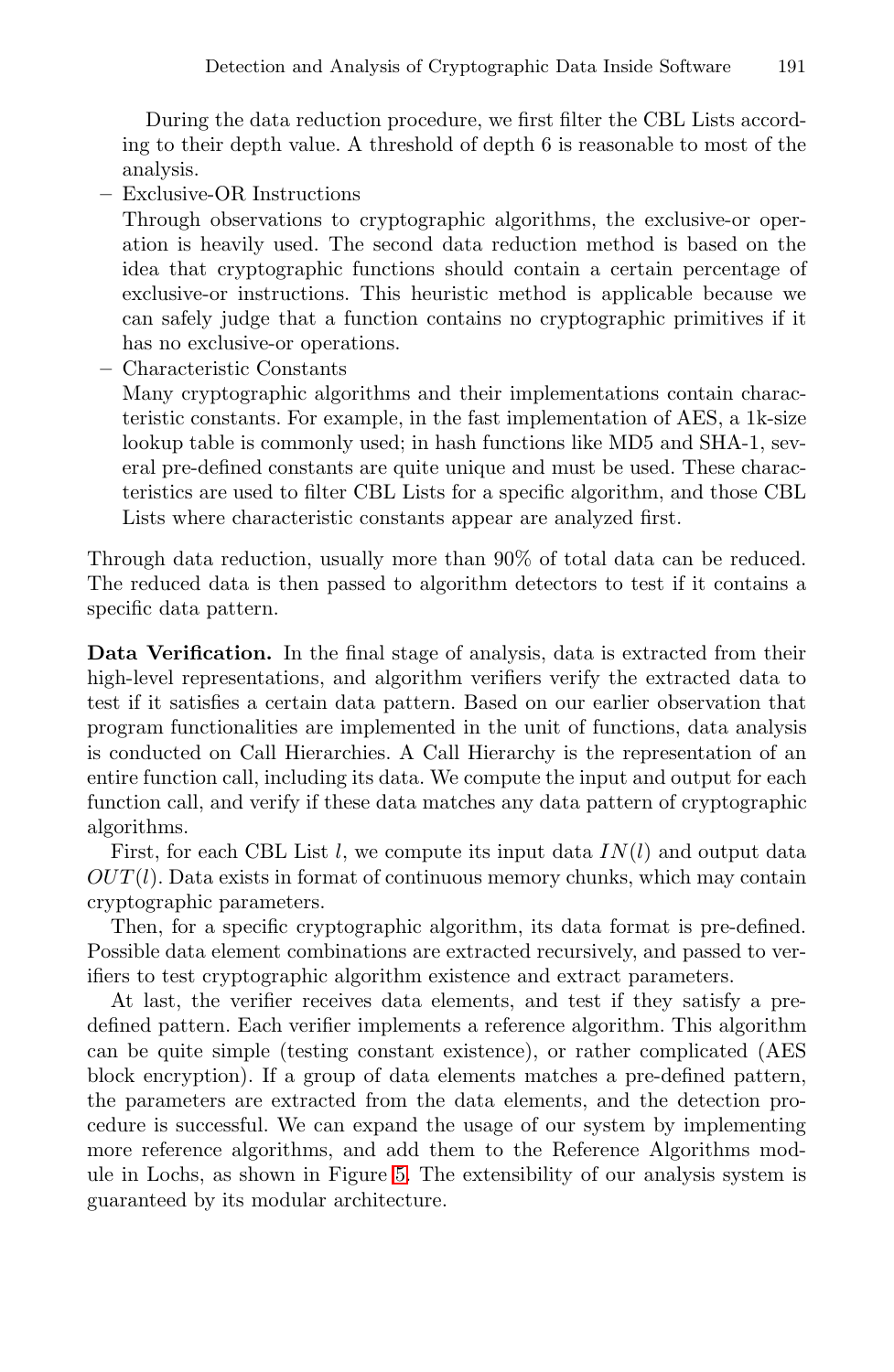## **5 Evaluation**

We do our experiments using real-world applications as well as custom programs. There are five kinds of testing programs:

- **–** *Compression tools*, including RAR 3.93 (AES encryption, SHA-1 hashing) and FreeArc 0.666 (Blowfish encryption)
- **–** *File encryption tools*, including AES Crypt 3.08 (AES file encryption) and TrueCrypt 7.0a (disk formatting using AES encryption)
- **–** *Cryptography softwares*, including Putty 0.60 (login sessions with AES/ Blowfish encryption) and KeePass Password Safe 1.19b (password database saving)
- **–** *Custom programs with different implementations*, including AES-OpenSSL (AES 128-bit and 256-bit block cipher), AES-OpenSSL-CBC (AES CBC mode cipher), MD5-OpenSSL (MD5 message digest), SHA1-OpenSSL (SHA-1 message digest), AES-Custom-Impl (a custom implementation of AES), RC4-OpenSSL (RC4 cipher), RC4-Custom-Impl1 (a custom implementation of RC4) and RC4-Custom-Impl2 (another different custom implementation of RC4).
- **–** *Custom programs obfuscated by VMProtect and Themida*, including custom programs with AES, RC4, SHA-1 OpenSSL implementations that both the executable and OpenSSL libraries(libeay32.dll, ssleay32.dll) are obfuscated by VMProtect, and a custom program with AES OpenSSL implementation that only the executable is obfuscated by Themida and the OpenSSL libraries are original.

We implemented 8 reference algorithms, which are: AES 128-bit key expansion/block cipher, AES 256-bit key expansion/block cipher, Blowfish key scheduling, RC4 key scheduling, MD5 message digest and SHA-1 message digest. The block ciphers take a block of data and a group of expanded keys as input, and a block of data as output. The key expansions and key schedulings take a short key as input, and an expanded key as output. And the message digests take a block of data and an input message digest as input, and an updated message digest as output.

We run all of the reference algorithms on each of the traces of test programs. The testing results and performance analysis are shown in the following sections.

## **5.1 Accuracy**

We successfully discovered the existing pre-known algorithms in all of the testing programs, and extracted the parameters including AES keys, plaintexts and ciphertexts, Blowfish keys, RC4 keys, MD5 input data and SHA-1 input data. There are some flaws that we failed to discover AES block cipher in Putty AES encrypted login session, and the AES block cipher in our custom implementation of AES. We also found a previously unknown SHA-1 algorithm in the first custom implementation of RC4. We also successfully discovered the underlying algorithms as well as the plaintexts, ciphertexts and secret keys in programs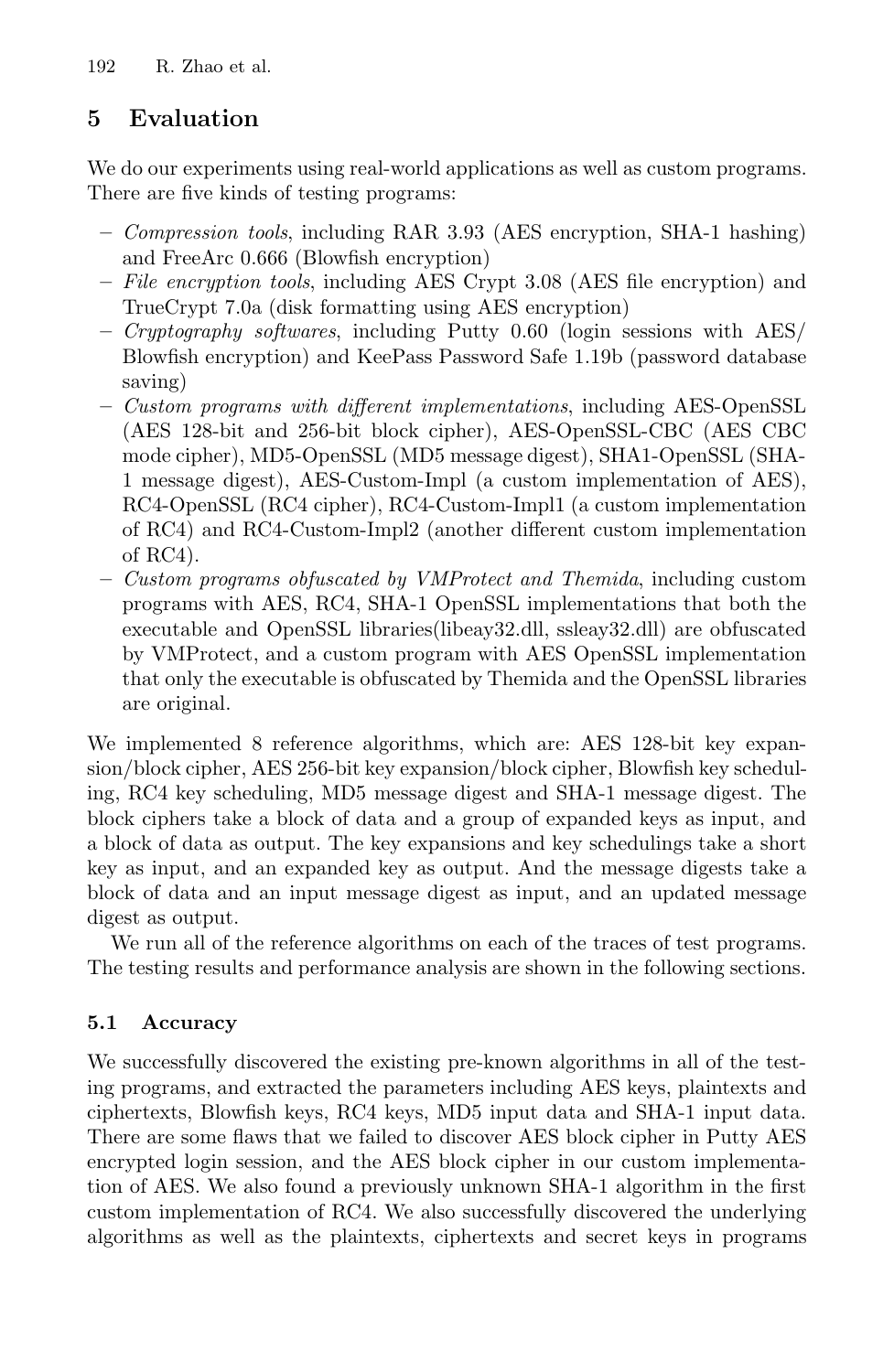obfuscated by VMProtect[14] and Themida[13], and the analysis results are the same as the results without code obfuscation. The analysis results of testing programs are shown in Table 1.

|                     | algorithm(s)                               | key expansion/key scheduling |
|---------------------|--------------------------------------------|------------------------------|
| $RAR$ 0             | $SHA-1$                                    |                              |
| RAR <sub>1</sub>    | $\text{AES}(128-\text{bit})$ encryption    | AES-128 Key Expansion        |
| FreeArc             |                                            | Blowfish Key Scheduling      |
| AES Crypt           | $\text{AES}(256-\text{bit})$ encryption    | AES-256 Key Expansion        |
| TrueCrypt           |                                            | AES-256 Key Expansion        |
| Putty(AES)          |                                            | AES-256 Key Expansion        |
| Putty(Blowfish)     |                                            | Blowfish Key Scheduling      |
| KeePass AES         | $\text{AES}(256\text{-bit})$ encryption    | AES-256 Key Expansion        |
|                     | AES128-OpenSSL-ECB AES(128-bit) encryption | AES-128 Key Expansion        |
|                     | AES256-OpenSSL-ECB AES(256-bit) encryption | AES-256 Key Expansion        |
|                     | AES128-OpenSSL-CBC AES(128-bit) encryption | AES-128 Key Expansion        |
| $AES$ -Custom-Impl  | $\text{AES}(128-\text{bit})$ encryption    | AES-128 Key Expansion        |
| RC4-OpenSSL RC4     |                                            | RC4 Key Scheduling           |
| RC4-Custom-Impl1    |                                            | RC4 Key Scheduling           |
| $RC4$ -Custom-Impl2 |                                            | RC4 Key Scheduling           |
| MD5-OpenSSL         | MD5                                        |                              |
| SHA1-OpenSSL        | SHA1                                       |                              |
| AES128-VMProtect    | $\text{AES}(128-\text{bit})$ encryption    | AES-128 Key Expansion        |
| AES256-VMProtect    | $AES(256-bit)$ encryption                  | AES-256 Key Expansion        |
| RC4-VMProtect       |                                            | RC4 Key Scheduling           |
| SHA1-VMProtect      | SHA <sub>1</sub>                           |                              |
| AES256-Themida      | $AES(256-bit)$ encryption                  | AES-256 Key Expansion        |

**Table 1.** The Test Results

It's shown that our approach can successfully identify the same algorithm with different implementations. For example, one of the two custom implemented versions of RC4 uses a 32-bit memory to store an 8-bit value, while the other uses an 8-bit memory. Another example is that we use a regular implementation of AES as well as a fast implementation, which has optimizations such as table lookup. Our analysis doesn't rely on a specific implementation of a certain algorithm, so both implementations are successfully identified.

Real-world softwares may have countermeasures against this analysis method. For example, continuous memory chunks can be broken into smaller chunks to avoid matching a certain data pattern. However, these countermeasures require specific programming, and we did not find any software that uses such a countermeasure. To cope with these countermeasures, we can use non-perfect matching such as fuzzy matching, which gives a high possibility of the existence of certain algorithms.

False negatives may occur if the software contain countermeasures against this method. In our evaluation, 2 cases only identified AES key expansion process but not the AES encryption. One of the possible reasons is that our analysis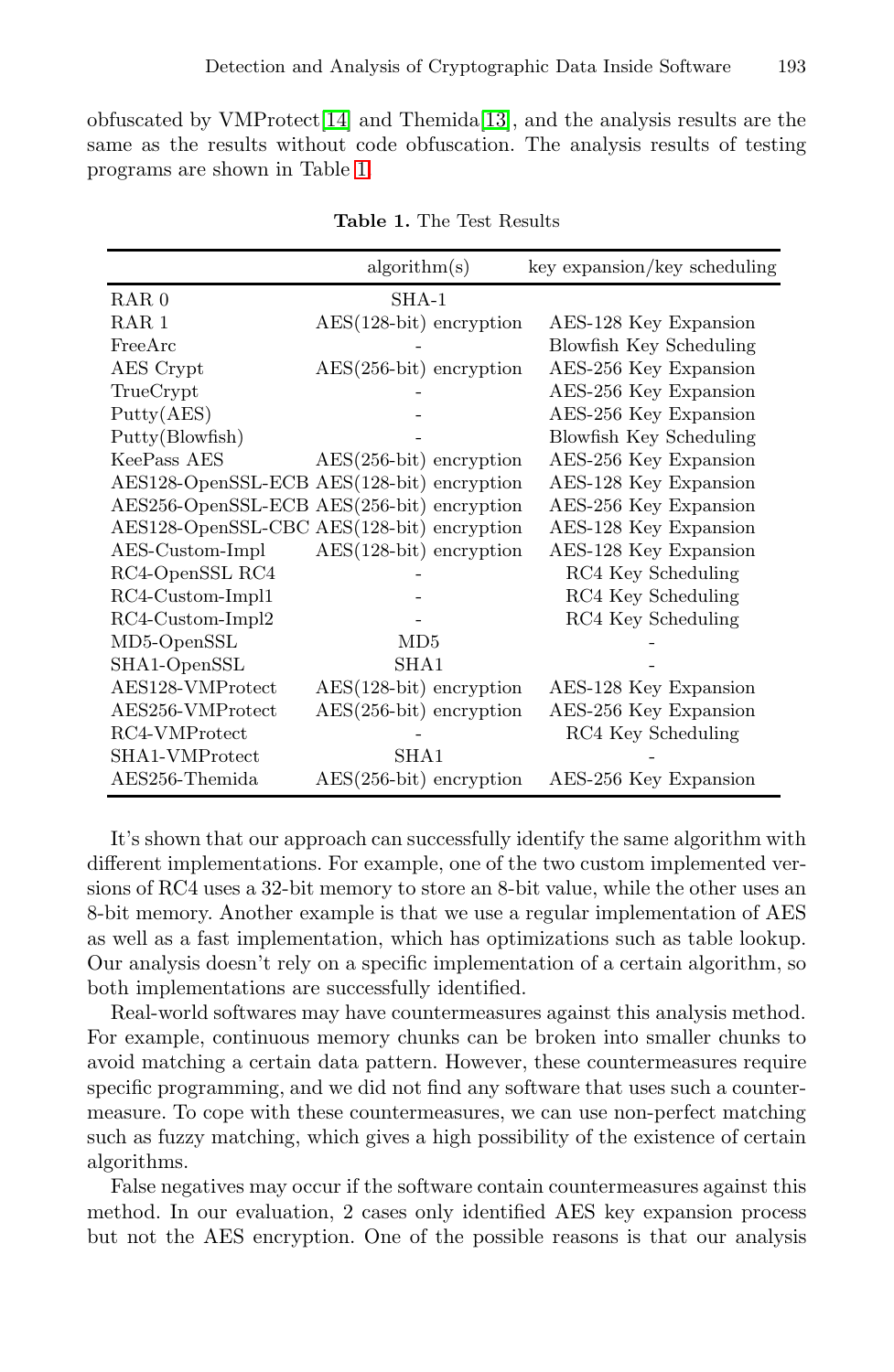optimization ignored deeper function calls which contain the encryption process. We can refine the optimization stage to resolve this issue. Because of the uniqueness of cryptographic data, false positives can be very rare. Real-world softwares hardly contain cryptographic data in both the input and output of a function call, which actually has no cryptographic primitive. We found no false positives during our analysis.

These test results demonstrated that our analysis is successful, in both realworld applications and custom implemented programs, and can be used to analyze obfuscated code.

#### **5.2 Performance**

The tracing process is usually manually operated, and the tracing time is trivial and can be ignored. The later analyzing process is fully automated, and the time of each analyzing stage is recorded and listed below, where Stage 1 represents the construction of high-level representations(Dynamic BBL, CBL, and CBL List), and the algorithm names represent time used to analyze each algorithm.

The performance evaluation is shown in Table 2, including the total number of instructions and file size of each trace, the analysis speed (in instructions per second), time used for each stage and algorithm, and the total time used. The results show that the average file size is about 500MB(5M instructions), the

|                     | Instructions | Size    | Speed (instrs/sec) Total Time |                    |
|---------------------|--------------|---------|-------------------------------|--------------------|
| RAR0                | 919k         | 77MB    | 19.4k                         | 47s                |
| RAR 1               | 1.359k       | 114MB   | 9.6k                          | 2m22s              |
| FreeArc             | 7,786k       | 653MB   | 34.6k                         | 3m45s              |
| AES Crypt           | 2,396k       | 201MB   | 14.1k                         | 2m50s              |
| TrueCrypt           | 12,800k      | 1,074MB | 15.0k                         | 14m11s             |
| Putty (AES)         | 3,651k       | 306MB   | 14.5k                         | 4m11s              |
| Putty (Blowfish)    | 7,297k       | 612MB   | 18.2k                         | 6m42s              |
| KeePass             | 9,005k       | 755MB   | 22.5k                         | 6m40s              |
| AES-OpenSSL-128     | 5k           | 467KB   | 9.2k                          | < 1s               |
| AES-OpenSSL-256     | 6k           | 500KB   | 7.9k                          | < 1s               |
| AES-OpenSSL-CBC     | 6k           | 510KB   | 20.3k                         | < 1s               |
| AES-Custom-Impl     | 11,294k      | 947MB   | 17.7k                         | 10 <sub>m36s</sub> |
| RC4-OpenSSL         | 10k          | 840KB   | 14.5k                         | < 1s               |
| RC4-Custom-Impl1    | 298k         | 25MB    | 36.3k                         | 8s                 |
| $RC4$ -Custom-Impl2 | 10,078k      | 845MB   | 16.5k                         | 10m13s             |
| $MD5$ -OpenSSL      | 4k           | 383KB   | 16.8k                         | < 1s               |
| SHA1-OpenSSL        | 5k           | 465KB   | 23.7k                         | < 1s               |
| AES128-VMProtect    | 6k           | 549KB   | 20.9k                         | < 1s               |
| AES256-VMProtect    | 7k           | 581KB   | 6.6k                          | 1s                 |
| RC4-VMProtect       | 10k          | 869KB   | 21.8k                         | < 1s               |
| SHA1-VMProtect      | 7k           | 619KB   | 31.2k                         | < 1s               |
| AES256-Themida      | 20k          | 1MB     | 14.4k                         | 1s                 |

**Table 2.** Performance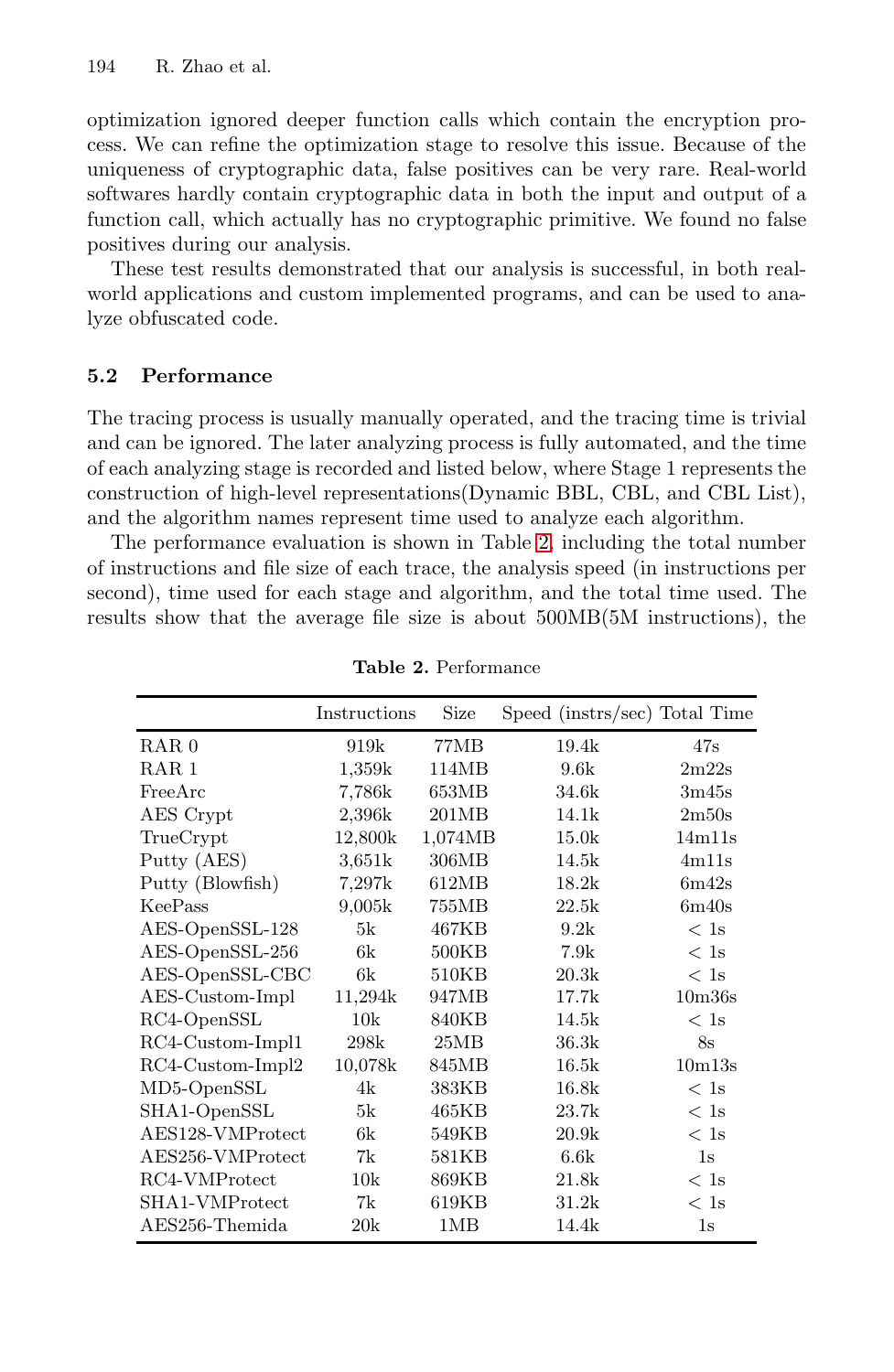average analysis speed is about 15k instructions per second, and the analysis time is usually within or around 10 minutes.

The performance results also show that the most time consuming part is the constructions of high-level representations, and that analysis for RC4 is most time consuming among all these algorithms, because there is no constant heuristic data reduction for RC4. The time spent for other algorithms is almost the same.

## **6 Conclusion**

In this paper we have presented a novel approach of analysis of cryptographic data. We use a two-stage method to trace and analyze program data. First, dynamic data tracing is conducted based on full system emulation. The trace results are saved for further analysis. Then, we use an automatic analyzer to perform cryptographic data analysis on the trace results. The target of our analysis is to identify cryptographic algorithms and to extract their parameters. We studied the data patterns for symmetric ciphers AES, Blowfish, stream cipher RC4, and cryptographic hash functions MD5 and SHA-1, and implemented their reference algorithms. In the analysis phase, the high-level representations of traces are first constructed, including Dynamic Basic Blocks, Code Blocks and Call Hierarchies. Then, heuristic data reductions are conducted to reduce the size of data to be analyzed. And at last, we use the reference algorithms to verify the existence of certain algorithms and extract their parameters.

It is possible to extend our analysis method to asymmetric cryptographic algorithms. For example, it's possible to identify RSA encryptions/decryptions which comply with PKCS formats. However the analysis process can be much slower, because the asymmetric algorithms usually take much longer time than symmetric algorithms. It's quite difficult to identify custom asymmetric algorithms because of the irregularity of asymmetric cryptographic data.

We did our experiments on 22 Windows programs, including both real world applications and custom implemented programs, and some of them are obfuscated using VMProtect or Themida. We successfully identified the existing cryptographic algorithms in these programs, and extracted the keys or input data of these programs. For most of the programs that contain symmetric cipher we also extracted the plaintext and ciphertext. The programs with code obfuscation are also successfully analyzed. The analysis result showed the universality and effectivity of our analysis method.

## <span id="page-13-1"></span>**References**

- 1. Bhansali, S., Chen, W., De Jong, S., Edwards, A., Murray, R., Drinić, M., Mihočka, D., Chau, J.: Framework for instruction-level tracing and analysis of program executions. In: Proceedings of the 2nd International Conference on Virtual Execution Environments, p. 163. ACM, New York (2006)
- <span id="page-13-0"></span>2. Caballero, J., Yin, H., Liang, Z., Song, D.X.: Polyglot: automatic extraction of protocol message format using dynamic binary analysis. In: Proceedings of the 2007 ACM Conference on Computer and Communications Security, CCS 2007, Alexandria, Virginia, USA, October 28-31, pp. 317–329 (2007)